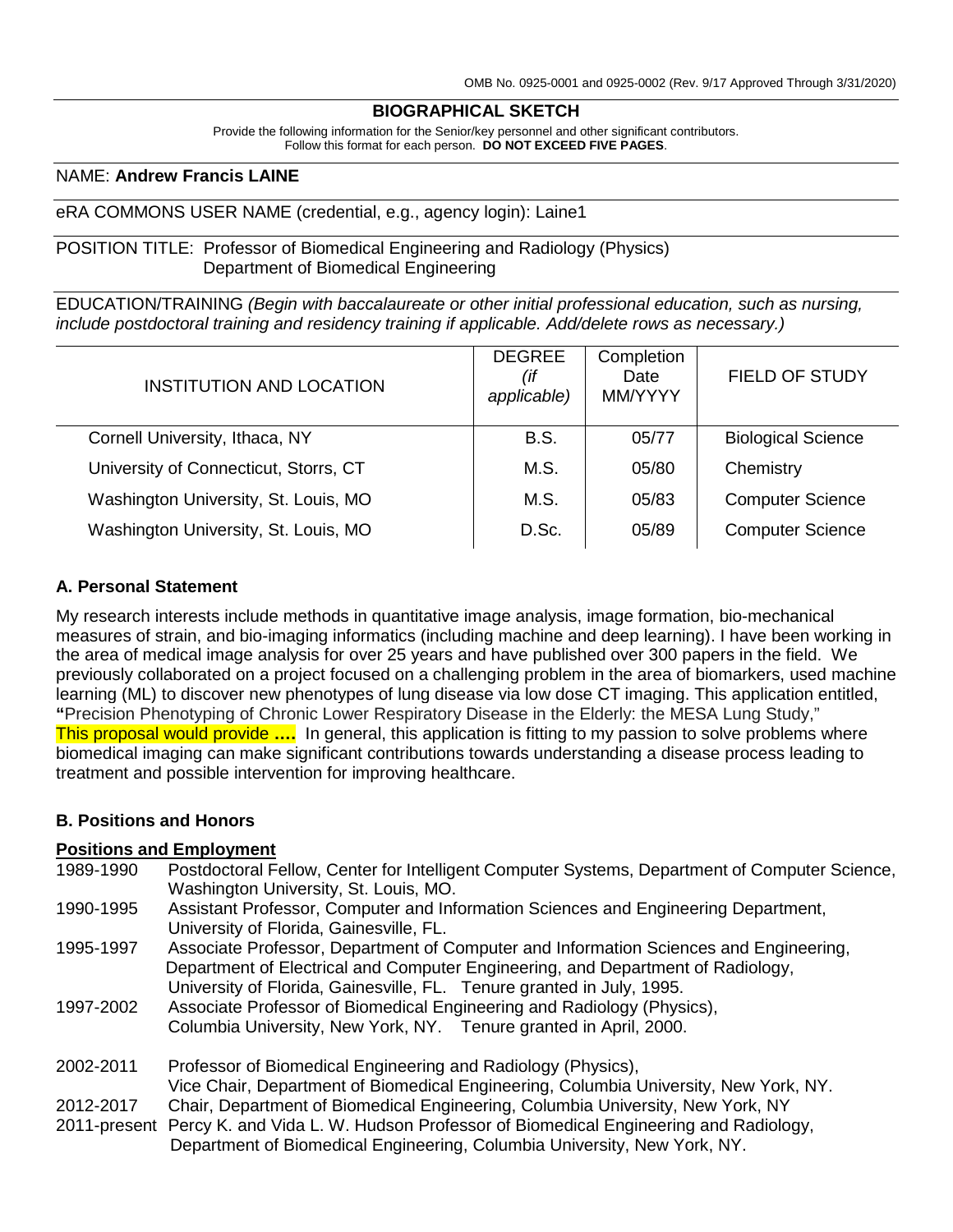## **Other Experience and Professional Memberships**

| 2015, 2016    | President, IEEE Engineering in Medicine and Biology Society (EMBS)                                                   |
|---------------|----------------------------------------------------------------------------------------------------------------------|
| 2013-2015     | Chair, Council of Societies, American Institute of Biological and Medical Engineers (AIMBE)                          |
| 2012-2014     | Chair, Steering Committee, IEEE International Symposium on Biomedical Imaging                                        |
| 1991          | IEEE EMBS Executive Committee, Vice President of Publications (consecutive 2)<br>2008-2012<br>year terms)            |
| 1992          | IEEE Engineering in Biology and Medicine (EMBS) Conference, Program Chair,<br>2009-2011<br>Boston, MA, August, 2011. |
| 1993          | 2004-2006 IEEE Engineering in Biology and Medicine (EMBS) Conference, Program Chair,                                 |
|               | New York, NY, September, 2006.                                                                                       |
| 1993-1995     | National Institutes of Health (NIH), PLCO Cancer Screening Study, consultant<br>1998-2003<br>and site reviewer.      |
| 2000-2009     | National Institutes of Health (NIH), NIBIB, Ad-Hoc Panel Reviewer.                                                   |
| 1995-present  | Editorial Board, Emerging Technologies in Biomedical Engineering, Metin Akay, Series Editor and                      |
|               | Chief, published by IEEE Press and sponsored by the IEEE Engineering in Medicine and Biology                         |
|               | Society.                                                                                                             |
| 1993-2001     | Editor and Chairman for Proceedings of the Conference in Mathematical Imaging: Wavelet                               |
|               | Applications in Signal and Image Processing, International Symposium on Optical Applied                              |
|               | Science and Engineering.                                                                                             |
| 1996-1998     | Associate Editor for IEEE Transactions on Image Processing, IEEE Press.                                              |
| <b>Honors</b> |                                                                                                                      |
| 1991          | Engineering Research Award, Engineering Foundation and the                                                           |
|               | Institute of Electrical and Electronics Engineers.                                                                   |
| 1991          | Research Initiation Award, National Science Foundation (NSF)                                                         |
| 1993          | Whitaker Foundation Award in Biomedical Engineering                                                                  |
| 1998          | Alexander Von Humboldt Foundation, Research Fellowship (Computer Science)                                            |
| 2004          | Distinguished Alumni Award, Department of Computer Science, Washington University                                    |
| 2005          | Senior Member of IEEE (Institute of Electrical and Electronics Engineering                                           |
| 2006          | AIMBE Fellow - American Institute for Medical and Biological Engineering (Class of 2006)                             |
| 2008          | IBM Faculty Award - T.J. Watson Research Center (Medical Information Systems)                                        |
| 2009          | IEEE Fellow (2010)                                                                                                   |
| 2011          | Percy K. and Vida L. W. Hudson Professor of Biomedical Engineering and Radiology,                                    |
|               | School of Engineering and Applied Science, Columbia University, New York, NY                                         |
| 2017          | Fellow, International Federation of Medical and Biological Engineers (IFMBE, Class of 2018)                          |

# **C. Contribution to Science**

In the early stages of my career I worked in the application of multi-resolution representations for feature analysis of digital mammography and cardiac ultrasound. This was considered pioneering work in the field of medical imaging that I first introduced in 1994 using nonlinear processing techniques of wavelet representations for contrast enhancement in digital mammography. This difficult imaging problem greatly enhanced the visualization of dense radiographs of the breast to reveal subtle features / findings within the breast. This mathematical model using nonlinear operators could be applied for the first time safely without causing "false positives" or introducing artifacts into reconstructed images, and is now widely used nationally and internationally. It has also been adapted / tuned for diagnostic imaging of the lung in addition to microcalcifications and detection small masses in the breast. The code was not patented and provided for free to any commercial or academic institution. These methods of adaptive contrast enhancement have been incorporated in the current generation of commercial digital mammography systems.

# **(1)** *Wavelet Applications in Medicine: Digital Mammography*

Laine pioneered the application of multiresolution representations for feature analysis and contrast enhancement of digital mammography and ultrasound. Laine's paper *Mammographic Feature Enhancement by Multiscale Analysis*, A. F. Laine, S. Schuler, J. Fan, and W. Huda, IEEE Transactions on Medical Imaging, VOL 13, NO. 4, pp. 725-752, 1994 was the first to show a quantitative advantage using non-linear processing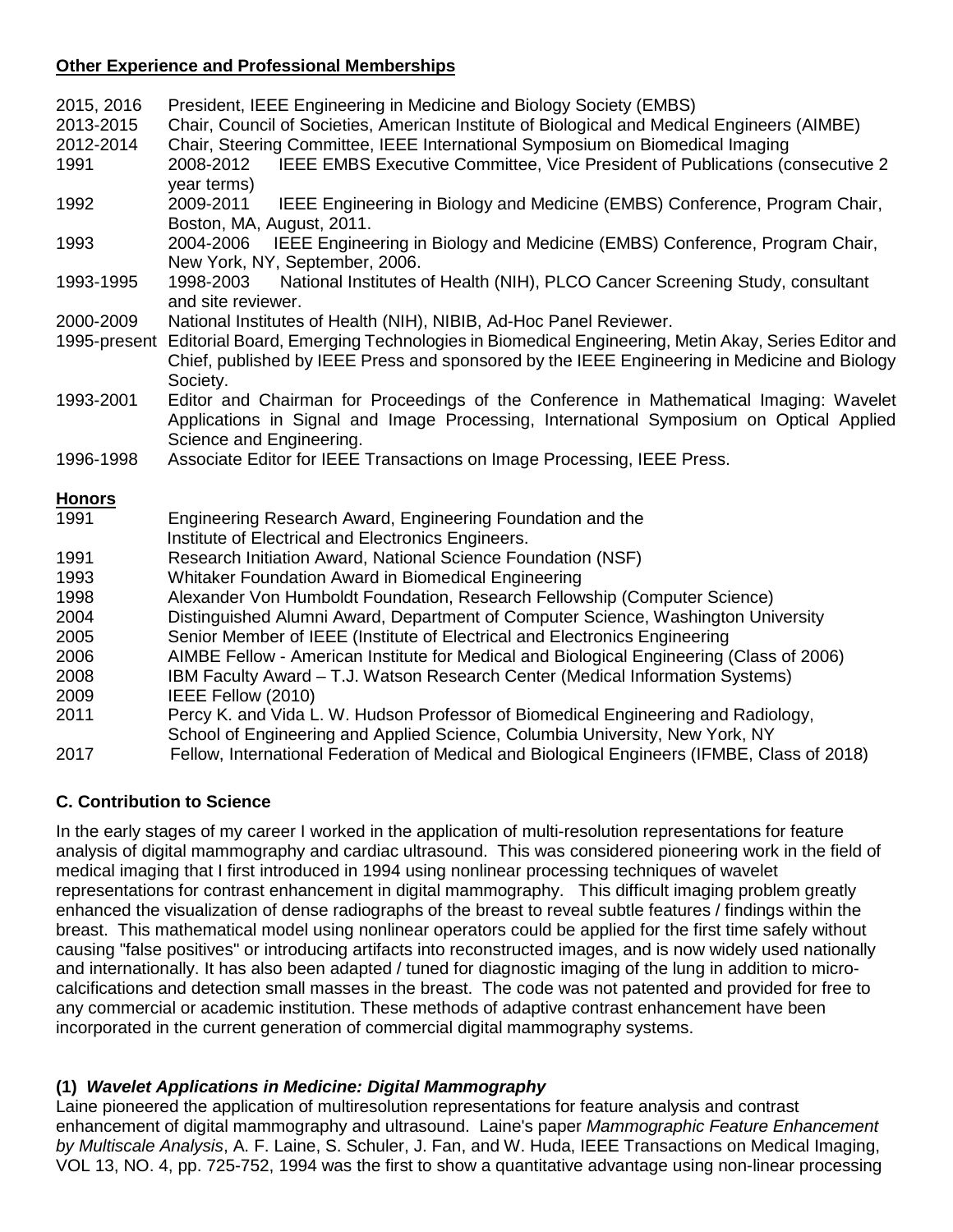techniques of wavelet representations for accomplishing contrast enhancement. This was a very difficult imaging problem for dense radiographs of the breast. Laine's innovative method was the first of its kind to show that it was indeed possible for digital mammography to make visible to radiologists, very subtle features within the breast. This method was significant in that it recognized the advantages of translation invariance and over complete presentations for the analysis of medical images.

# **(2)** *Texture Segmentation*

In the area of image segmentation, contributions are evident in a remarkable (highly cited) paper entitled "*Frame Representations of Texture Segmentation*," A. Laine and J. Fan, IEEE Transactions on Image Processing, Vol. 5, No. 5, pp. 771-780, 1996, Laine used a Hilbert transform as a means of accomplishing envelope detection in a multi-resolution frame. This envelope detection scheme was part of a sophisticated segmentation algorithm which showed precise classification of both natural and synthetic textures with remarkable "super human" performance at the boundaries.

These algorithms have had and continue to have significant impact in the field of medical imaging because most diagnostic protocols rely on quantification of anatomical structures which often exhibit textural characteristics when interacting with certain types of energy such as ultrasound. For example, in an earlier paper entitled "*Speckle Reduction and Contrast Enhancement of Echocardiograms via Multiscale Nonlinear Processing*," X. Zong, A. F. Laine, and E. A. Geiser, IEEE Transactions on Medical Imaging, Vol. 17, No. 4, pp. 532-540, 1998, Laine showed that the clinical performance of cardiologists can be improved by preprocessing with a non-linear operator that adapted to selected spatial-frequency channels. This result is of practical significance in clinical medicine since it can bring the diagnostic performance of a general physician closer to the level of an expert cardiologist.

## **(3)** *Dynamic Analysis of 4D Cardiac Ultrasound Images*

Laine also made impactful contributions in the area of cardiac ultrasound imaging such as automatic real-time 4D segmentation of the interior volume of the LV taking into account the dynamic shape of the papillary muscle as shown in the paper entitled *LV Volume Quantification via Spatiotemporal Analysis of Real-Time 3-D Echocardiography,* E. D. Angelini, A. F. Laine, S. Takuma, J. W. Holmes, and S. Homma, IEEE Transactions in Medical Imaging., vol. 20, no. 6, pp. 457-469, 2001. This result was previously thought "impossible" by the cardiac imaging community, due to the complex 4D dynamics of motion inside the cardiac chambers of a beating heart.

## *(4) Unsupervised Machine Learning to discover new COPD subtypes*

In the past ten years, Laine has focused his research to machine and deep learning methods application in medical imaging. In 5R01HL121270 (Barr-Laine PIs) our team successfully applied graph-based **unsupervised machine learning** to spatial and visual features of lung parenchyma in HRCT scans, independent of all clinical information, which resulted in the discovery of six new CT quantitative emphysema subtypes, five of which bear marked similarities to the classic but discarded COPD subtypes and three of which had specific genetic associations with biologically plausible genes (paper under review at The Lancet). The current proposal will apply similar graph-based **unsupervised machine learning** to airway trees, to define quantitative trees (**Qutees**) subtypes in the general population.

Full list of publications may be found at: <https://hbil.bme.columbia.edu/content/publications>

## **D. Research Support**

## **Ongoing Research Support**

NIH 2 R01 HL121270-05 (Co PI's – R.G. Barr, A.F. Laine) 05/01/19 – 4/30/23